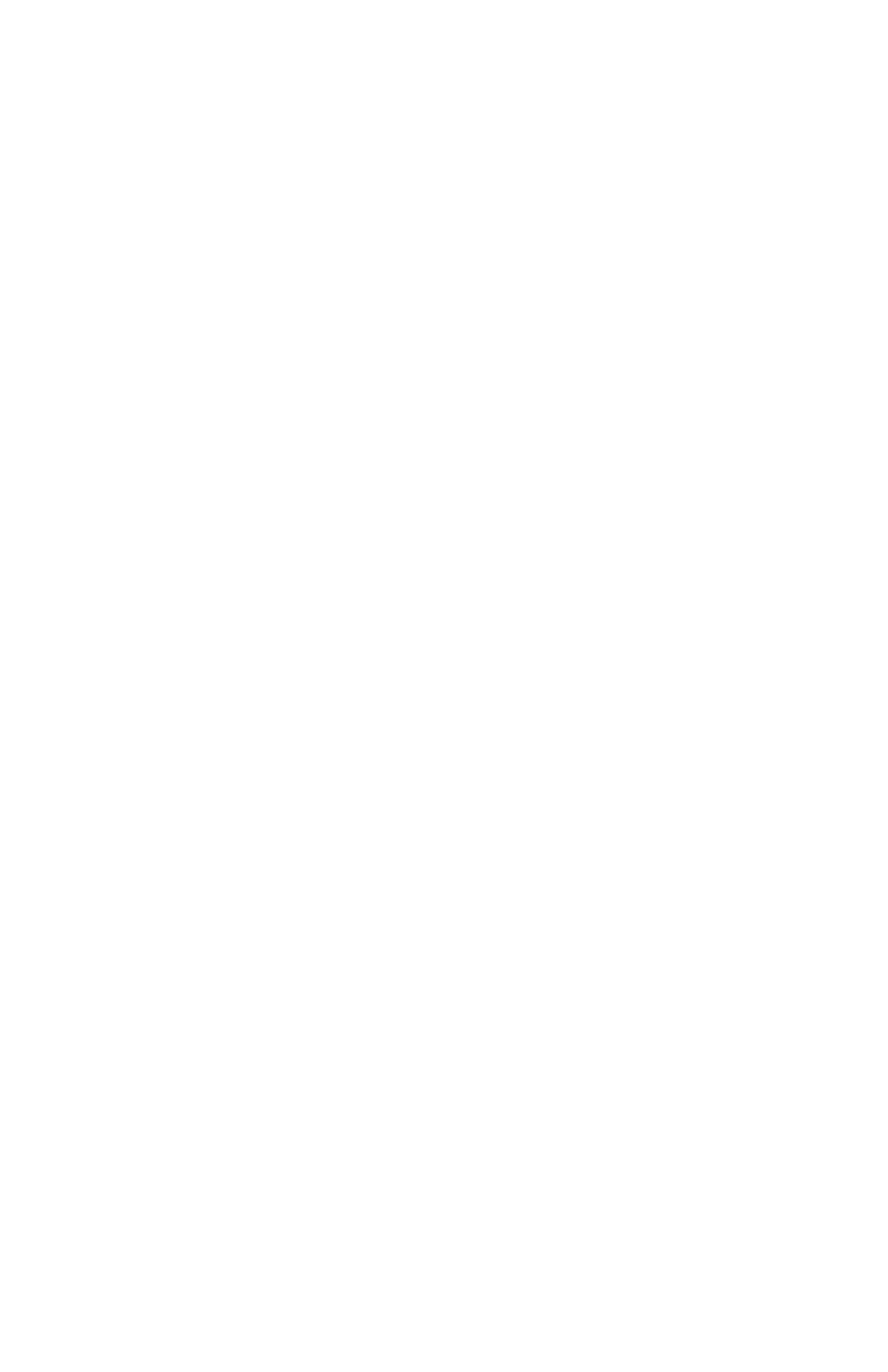# **ABOUT THIS CYCLE**

*Beloved, pray for us. (1 Thess. 5:25)*

The NH Council of Churches has nine member denominations:

- American Baptist Churches of Vermont and N.H.
- Episcopal Diocese of New Hampshire
- Greek Orthodox Metropolis of Boston
- Evangelical Lutheran Church in America, New England Synod
- Presbyterian Church (USA), Presbytery of Northern New England
- Religious Society of Friends, New England Yearly Meeting
- United Church of Christ, New Hampshire Conference
- United Methodist Church, New England Conference
- Unitarian Universalist Association, New England Region

There are about 380 congregations with membership in one (or more) of these denominations. This cycle groups congregations in sets of 7-8 for each week of the year.

In using this in your congregation, you may wish to:

- Pray for the 7-8 congregations each Sunday as fits your own worship tradition.
- Pray for the congregations in smaller sets in daily or midweek prayer services.
- Find your town and see other churches in your town. Churches are listed by town, in alphabetical order. Highlight this fact as you pray for your neighbors.
- Share these prayer needs on your social media as we share them at facebook.com/nhcouncilofchurches

#### **Please send corrections to info@nhchurches.org**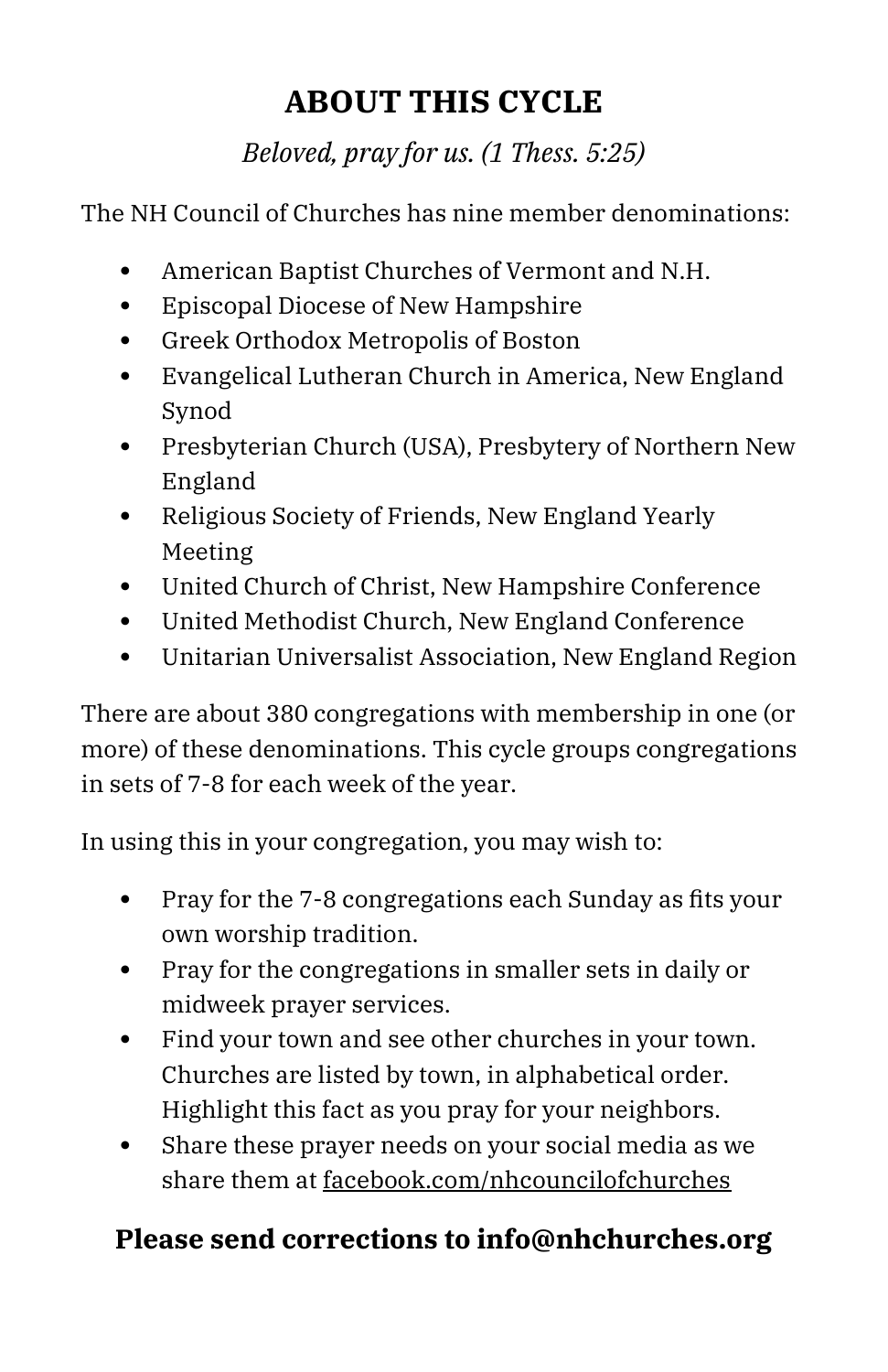# **JANUARY**

| January 3         | United Church of Acworth (ABC-UCC)<br>Alexandria United Methodist Church<br>Orchard Hill Quakers-Alstead<br>Third Congregational Church-Alstead<br>Community Church of Alton<br>Messiah Evangelical Lutheran Church-Amherst<br>Congregational Church of Amherst, UCC                             |
|-------------------|--------------------------------------------------------------------------------------------------------------------------------------------------------------------------------------------------------------------------------------------------------------------------------------------------|
| <b>January 10</b> | Antrim Baptist Church<br>First Presbyterian Church of Antrim<br><b>Ashland Community Church</b><br>New Life Church of the White Mountains (ABC)-<br>Ashland<br>St. Mark's Episcopal Church-Ashland<br>Ashland United Methodist Church<br>Congregational Church-Atkinson                          |
| January 17        | Longmeadow Congregational Church-Auburn<br>Bartlett Congregational Church UCC<br><b>Bath Congregational Church</b><br>Bedford Presbyterian Church<br>First Baptist Church-Belmont<br>First Baptist Church-Berlin<br>St. Barnabas' Episcopal Church-Berlin<br>St. Paul's Lutheran Church-Berlin   |
| January 24        | Durell Memorial United Methodist Church-<br>Bethlehem<br>Boscawen Congregational Church<br><b>Crossroads Community Church-Bow</b><br><b>Bow Mills United Methodist Church</b><br><b>Bradford Community Church</b><br>First Baptist Church-Brentwood<br>Pilgrim United Church of Christ-Brentwood |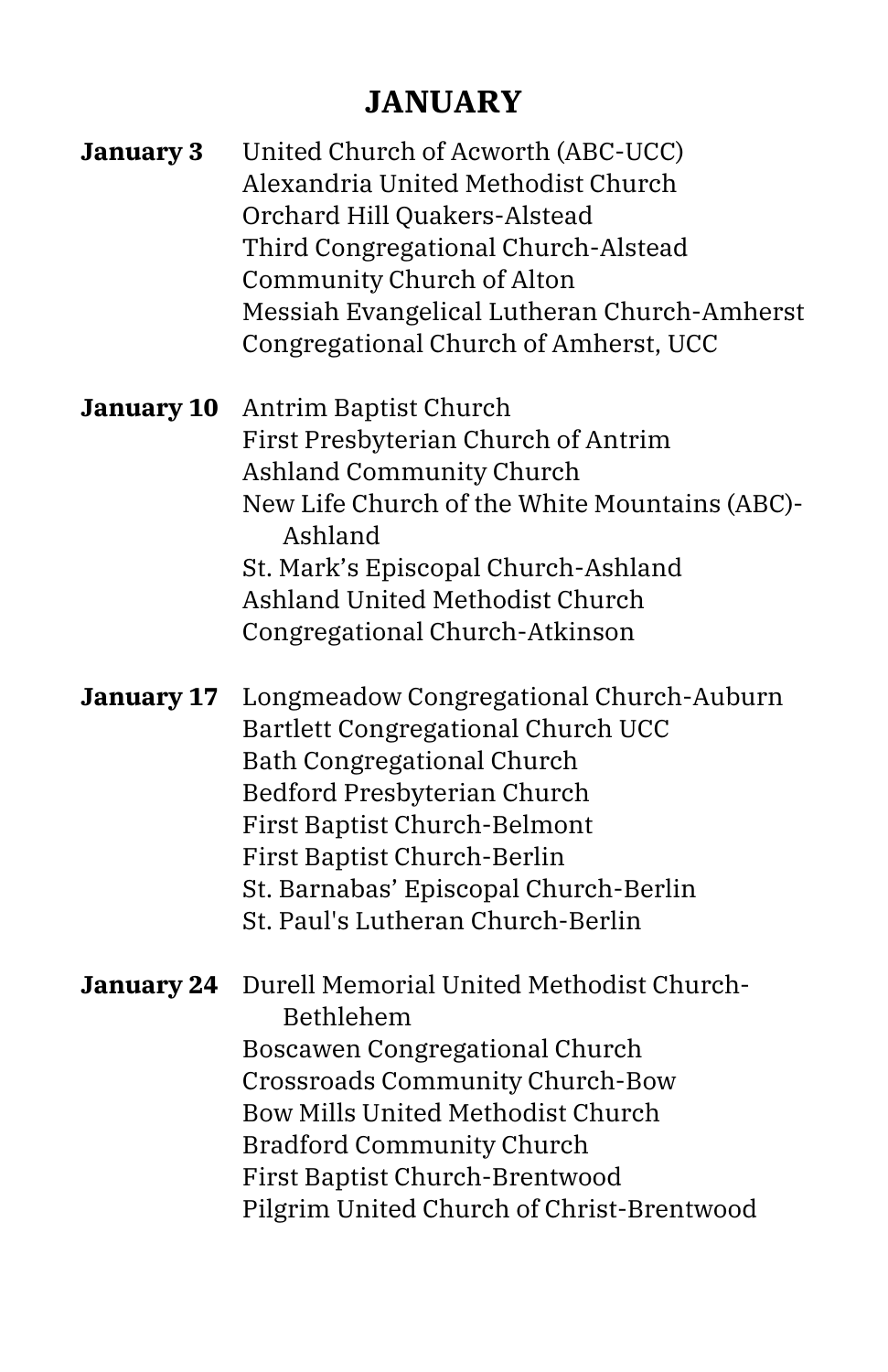**January 31** Bristol Baptist Church Bristol United Church of Christ Brookline Community Church Campton Baptist Church Canaan United Methodist Church First Baptist Church-Candia United Community Church-Canterbury Concord Friends Meeting-Canterbury



*The grass withers, the flower fades; but the word of our God will stand forever.*

*Isaiah 40:8*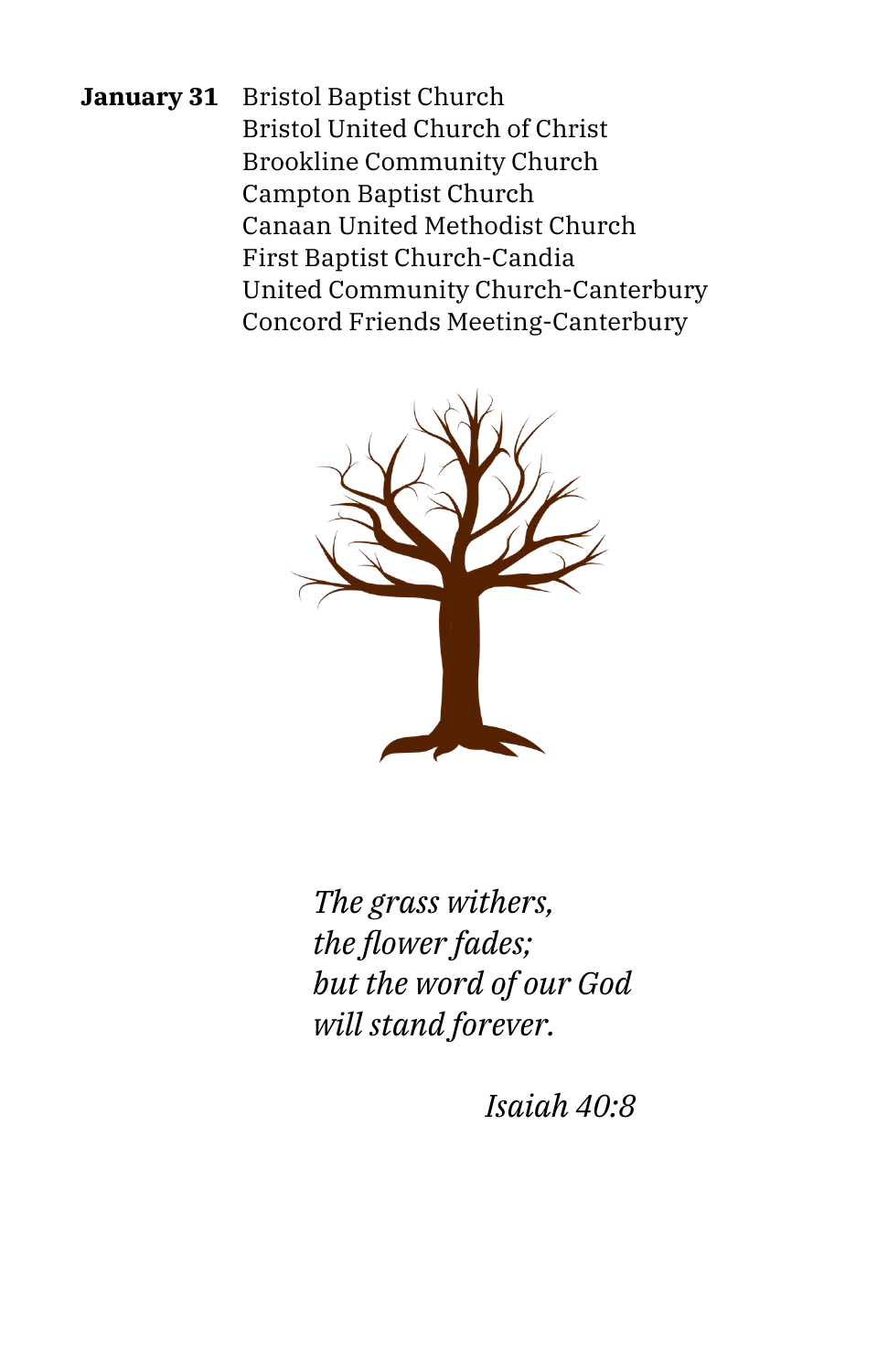#### **FEBRUARY**

| Canterbury United Community Church<br>Congregational Church of North Barnstead<br>Center Conway United Methodist Church<br>Congregational Church-Center Harbor<br>Moultonville United Methodist Church-Center<br>Ossipee<br>Community Church of Sandwich (ABC-UCC)<br>Third Baptist Church-Center Strafford |
|-------------------------------------------------------------------------------------------------------------------------------------------------------------------------------------------------------------------------------------------------------------------------------------------------------------|
| <b>February 14 South Parish Unitarian Church-Charlestown</b><br>Congregational Church-Charlestown<br>Chatham Congregational Church<br>The Congregational Church of Chester (ABC-                                                                                                                            |
| UCC)<br>Asbury United Methodist Church-Chesterfield<br>Chocorua Community Church<br>Union-St. Luke's Episcopal Church-Clarement                                                                                                                                                                             |
| <b>February 21</b> Grace & Hope Community Church-Claremont<br>Grace River: A Life-Giving Church-Claremont<br>Trinity Episcopal Church-Claremont<br>Prince of Peace Evangelical Lutheran Church-<br>Claremont<br>First Congregational Church-Claremont                                                       |
|                                                                                                                                                                                                                                                                                                             |

: Congregational Church-Claremont First United Methodist Church-Claremont St. Stephen's Episcopal Mission-Colebrook

**February 28** Trinity United Methodist Church-Colebrook United Baptist Church-Concord Grace Episcopal Church-Concord St. Paul's Episcopal Church-Concord Concordia Evangelical Lutheran Church-Concord Holy Trinity Greek Orthodox Church-Concord Unitarian Universalist Church of Concord East Congregational Church-Concord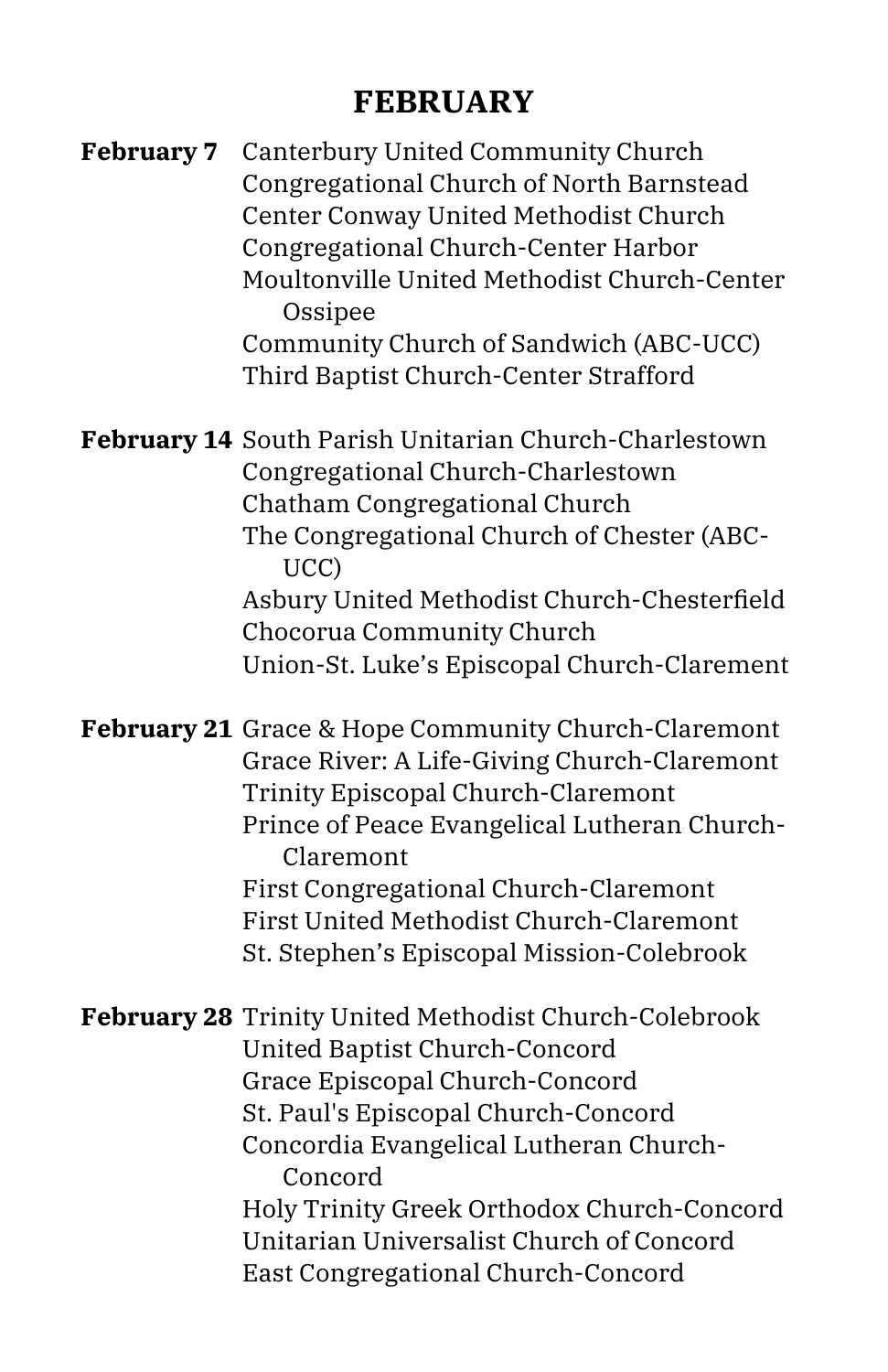# **MARCH**

| March 7  | First Congregational Church-Concord<br>South Congregational Church-Concord<br>West Congregational Church-Concord<br>Wesley United Methodist Church-Concord<br>Contoocook United Methodist Church<br>Conway Village Congregational Church<br>United Church of Cornish                                                                                 |
|----------|------------------------------------------------------------------------------------------------------------------------------------------------------------------------------------------------------------------------------------------------------------------------------------------------------------------------------------------------------|
| March 14 | Congregational Church-Dalton<br>United Church of Danbury (ABC-UCC)<br>Danville Baptist Church<br>Deerfield Community Church, UCC<br>Deering Community Church<br><b>First Baptist Church-Derry</b><br>Episcopal Church of the Transfiguration-Derry                                                                                                   |
| March 21 | St. Luke's United Methodist Church-Derry<br>St. Thomas Episcopal Church-Dover<br>Annunciation Greek Orthodox Church-Dover<br>Dover Friends Meeting<br>First Parish Church Congregational-Dover<br>St. John's United Methodist Church-Dover<br>Dublin Community Church                                                                                |
| March 28 | Episcopal Church of St. John the Evangelist -<br>Dunbarton<br>First Congregational Church-Dunbarton<br>St. George's Episcopal Church-Durham<br>Durham UU Fellowship<br>Community Church of Durham, UCC<br>First Parish Congregational Church, UCC-East<br>Derry<br>East Hampstead Union Church<br>East Kingston Community United Methodist<br>Church |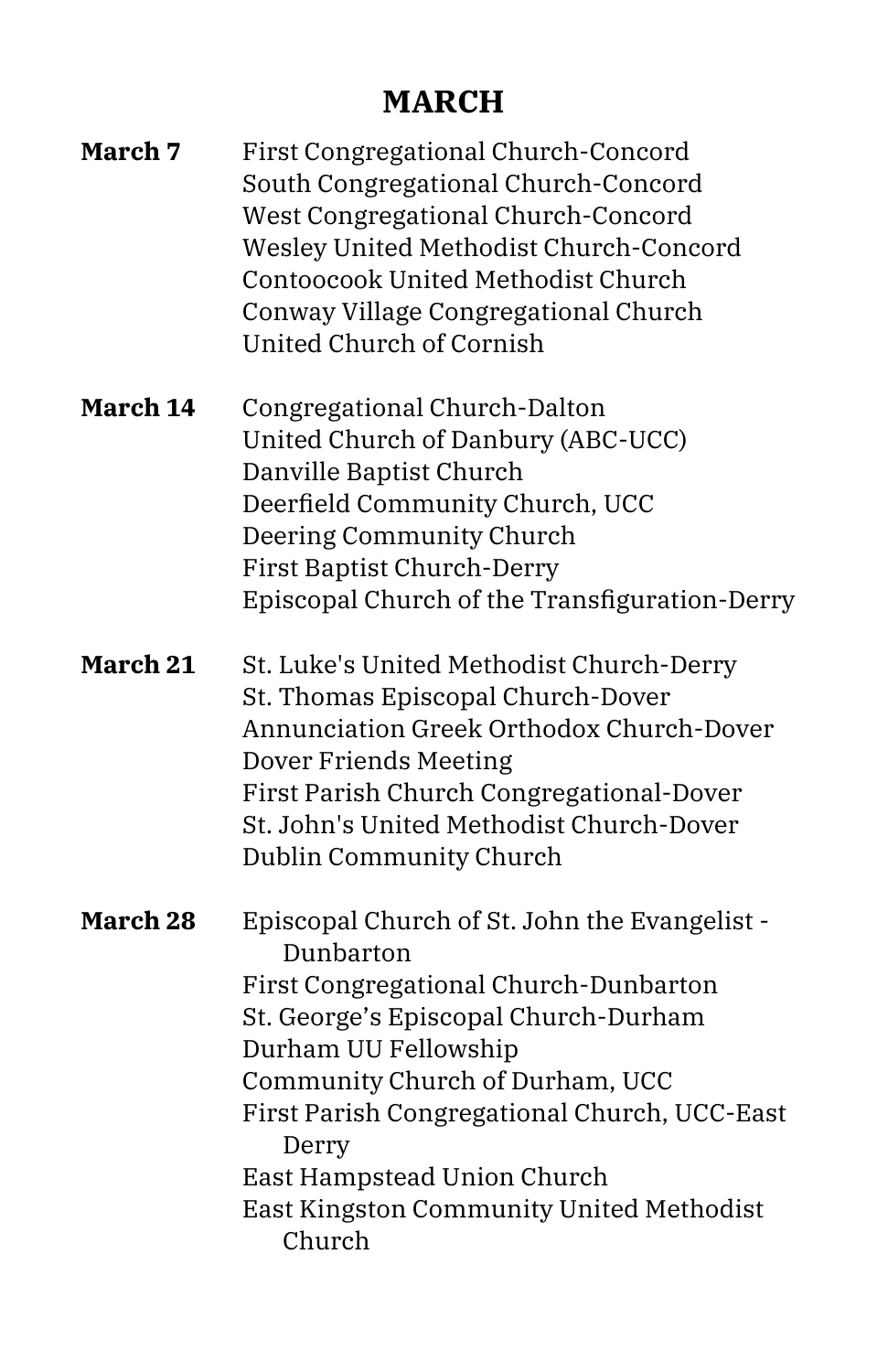#### **APRIL**

| April 4  | Bethany United Methodist Church-East<br>Rochester<br>East Washington Baptist Church<br>Community Lutheran Church-Enfield<br>Enfield United Methodist Church<br>Epping Community Federated Church<br>New Rye Union Congregational Church<br>Chichester United Methodist Church                                    |
|----------|------------------------------------------------------------------------------------------------------------------------------------------------------------------------------------------------------------------------------------------------------------------------------------------------------------------|
| April 11 | Congregational Church, Errol<br>First Baptist Church-Etna<br><b>First Baptist Church-Exeter</b><br>Christ Episcopal Church - Exeter<br>First Unitarian Universalist Society of Exeter<br>The Congregational Church in Exeter, UCC<br><b>Exeter United Methodist Church</b>                                       |
| April 19 | First Congregational Church-Farmington<br>Fitzwilliam Community Church, UCC<br>Community Church, Francestown<br>Franconia Community Church of Christ (ABC-<br>UCC)<br>The Baptist Church of Franklin<br>Transfiguration Greek Orthodox Church-<br>Franklin<br>Unitarian Universalist Congregation of<br>Franklin |
| April 26 | Congregational Christian Church-Franklin<br>Franklin United Methodist Church<br>People's United Methodist Church-Fremont<br>Gilford Community Church<br>First United Methodist Church-Gilford<br>Gilmanton Community Church<br>Gilsum Congregational Church<br>Goffstown Christian Fellowship                    |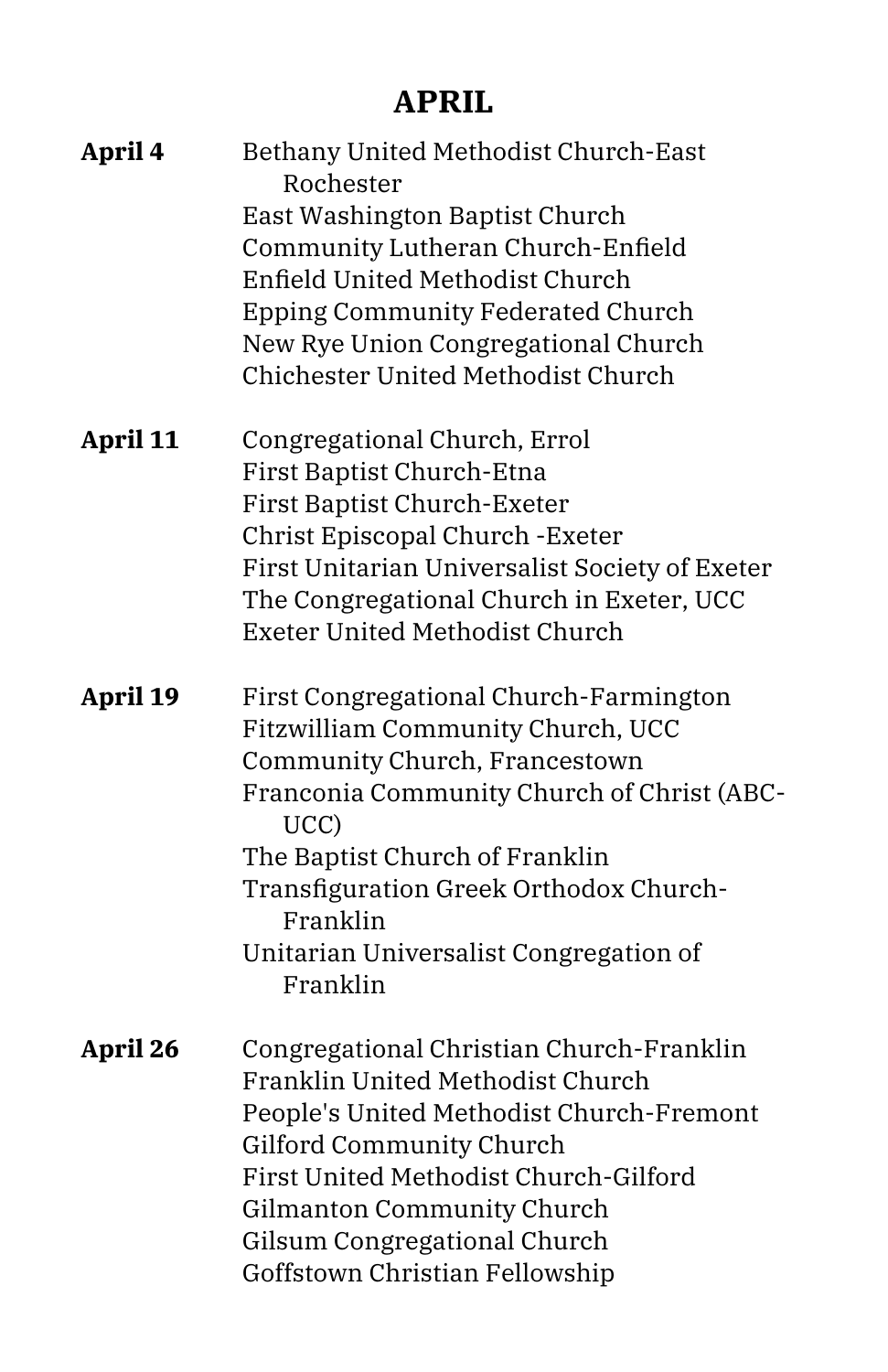#### **MAY**

| May 2         | First Spanish American Baptist Church-<br>Goffstown                                      |
|---------------|------------------------------------------------------------------------------------------|
|               | St. Matthew's Episcopal Church - Goffstown                                               |
|               | Hillside United Methodist Church-Goffstown                                               |
|               | <b>Gonic Friends Meeting</b>                                                             |
|               | Gorham Congregational Church, UCC                                                        |
|               | <b>Goshen Community Church</b>                                                           |
|               | <b>Grantham United Methodist Church</b>                                                  |
|               |                                                                                          |
| May 9         | Community Congregational Church, UCC-<br>Greenland                                       |
|               | <b>Greenland United Methodist Church</b>                                                 |
|               | Groveton United Methodist Church                                                         |
|               | Stark United Methodist Church-Groveton                                                   |
|               | St. Christopher's Episcopal Church-Hampstead                                             |
|               | Hampstead Congregational Church                                                          |
|               | <b>First Baptist Church-Hampton</b>                                                      |
|               |                                                                                          |
| <b>May 16</b> | Trinity Episcopal Church-Hampton                                                         |
|               | First Congregational Church of Hampton                                                   |
|               | Hampton United Methodist Church                                                          |
|               | First Baptist Church-Hampton Falls                                                       |
|               | First Congregational Society-Unitarian of                                                |
|               | <b>Hampton Falls</b>                                                                     |
|               | First Congregational Church, Hancock                                                     |
|               | <b>Trinity Baptist Church-Hanover</b>                                                    |
|               |                                                                                          |
|               |                                                                                          |
|               |                                                                                          |
| May 23        | St. Thomas Episcopal Church-Hanover                                                      |
|               | Our Savior Evangelical Lutheran Church-<br>Hanover                                       |
|               |                                                                                          |
|               | <b>Hanover Friends Meeting</b>                                                           |
|               | Kendal Worship Group-Hanover                                                             |
|               | The Church of Christ at Dartmouth College                                                |
|               | First Congregational Church, Hanover Center<br>Community Church of Harrisville & Chesham |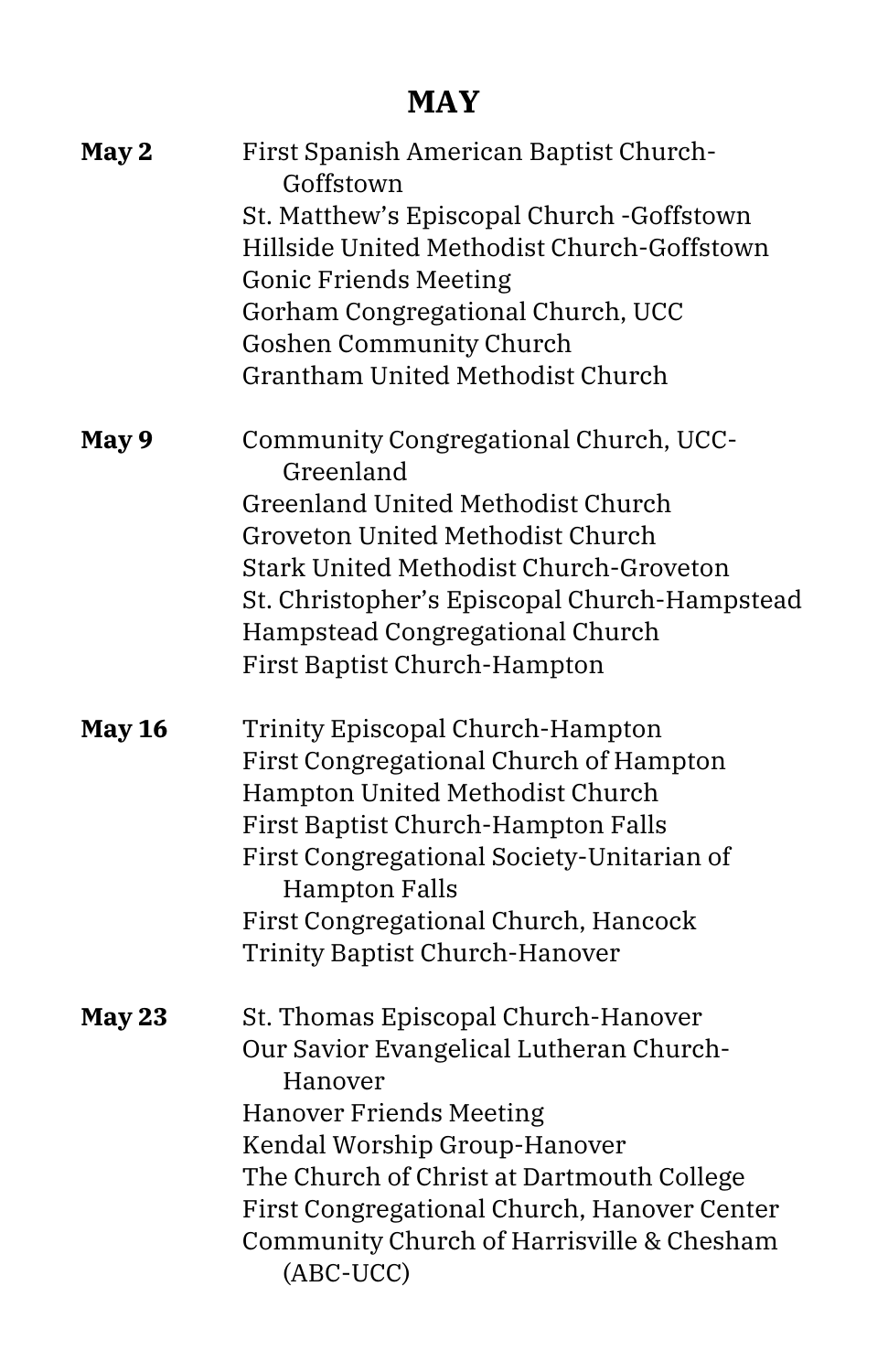**May 30** First Congregational Church, Haverhill Union Congregational Church, Hebron Weare Friends Meeting-Henniker Congregational Church, Henniker Smith Memorial Church-Hillsboro Hillsboro United Methodist Church Holderness Community Church Congregational Church of Hollis, UCC



*He will give rain for the seed with which you sow the ground, and grain, the produce of the ground, which will be rich and plenteous.*

*Isaiah 30:23*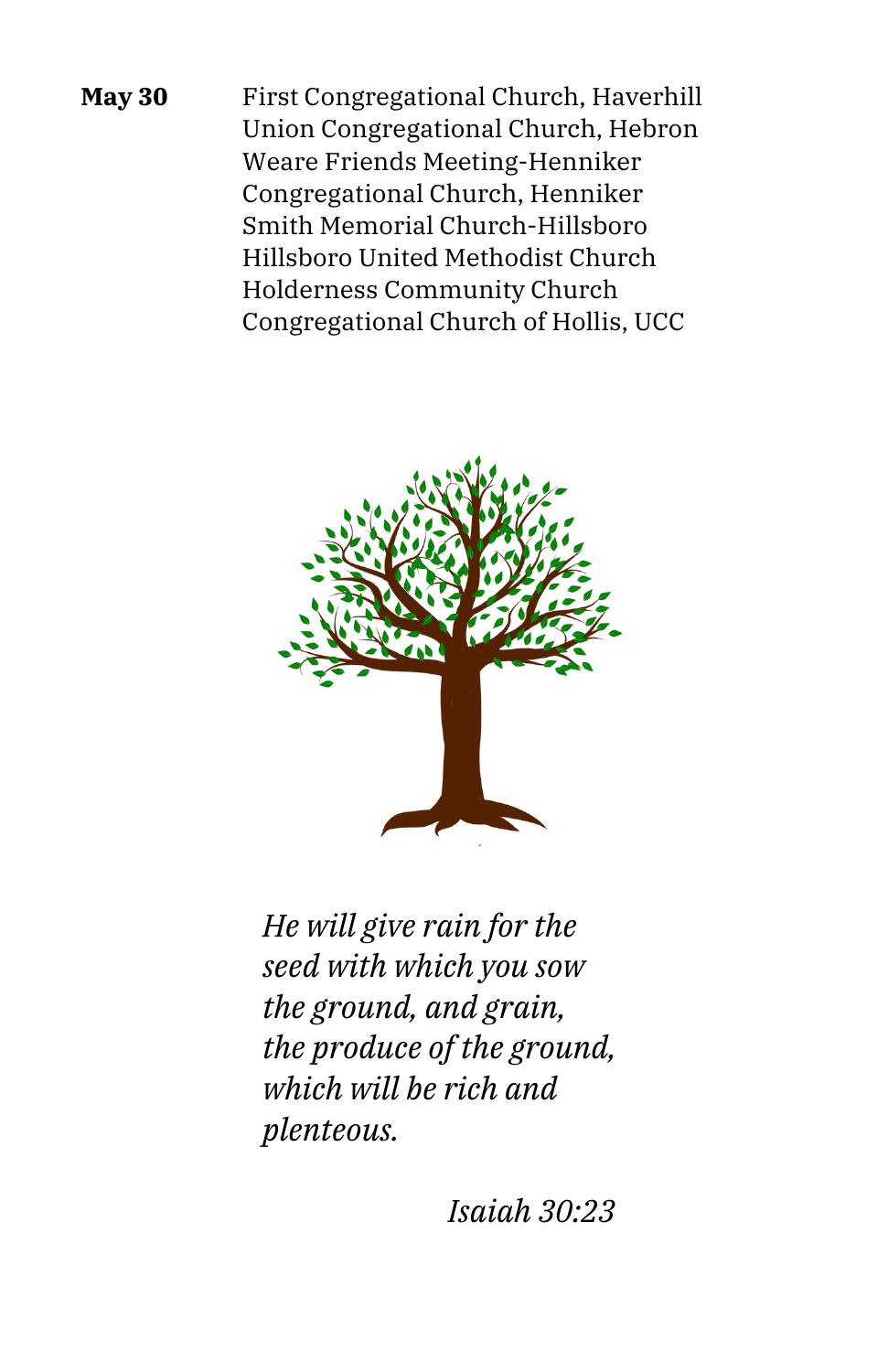#### **JUNE**

| June 6  | Congregational Church of Hooksett<br>St. Andrew's Episcopal Church-Hopkinton<br>First Congregational Church, UCC-Hopkinton<br>First Baptist Church-Hudson<br>Community Church, UCC-Hudson<br><b>Jackson Community Church</b><br>Monadnock Friends Meeting-Jaffrey                                                |
|---------|------------------------------------------------------------------------------------------------------------------------------------------------------------------------------------------------------------------------------------------------------------------------------------------------------------------|
| June 13 | First Church-Jaffrey<br>The United Church of Jaffrey<br>St. John's United Methodist Church-Jefferson<br>First Baptist Church-Keene<br>St. James' Episcopal Church - Keene<br>St. George Greek Orthodox Church-Keene<br><b>Keene Friends Meeting</b>                                                              |
| June 20 | Keene UU Church<br>United Church of Christ-Keene<br>First Congregational Church of Kensington<br>United Baptist Church of Lakeport<br>St. James' Episcopal Church-Laconia<br>Good Shepherd Lutheran Church-Laconia<br>Taxiarchai Church (Greek Orthodox)-Laconia                                                 |
| June 27 | UU Society of Laconia<br>Congregational Church-Laconia<br>St. Paul's Episcopal Church-Lancaster<br>Lancaster Congregational Church<br>Christ United Methodist Church-Lancaster<br>First Evangelical Congregational Church UCC-<br>Langdon<br>First Baptist Church-Lebanon<br>First Congregational Church-Lebanon |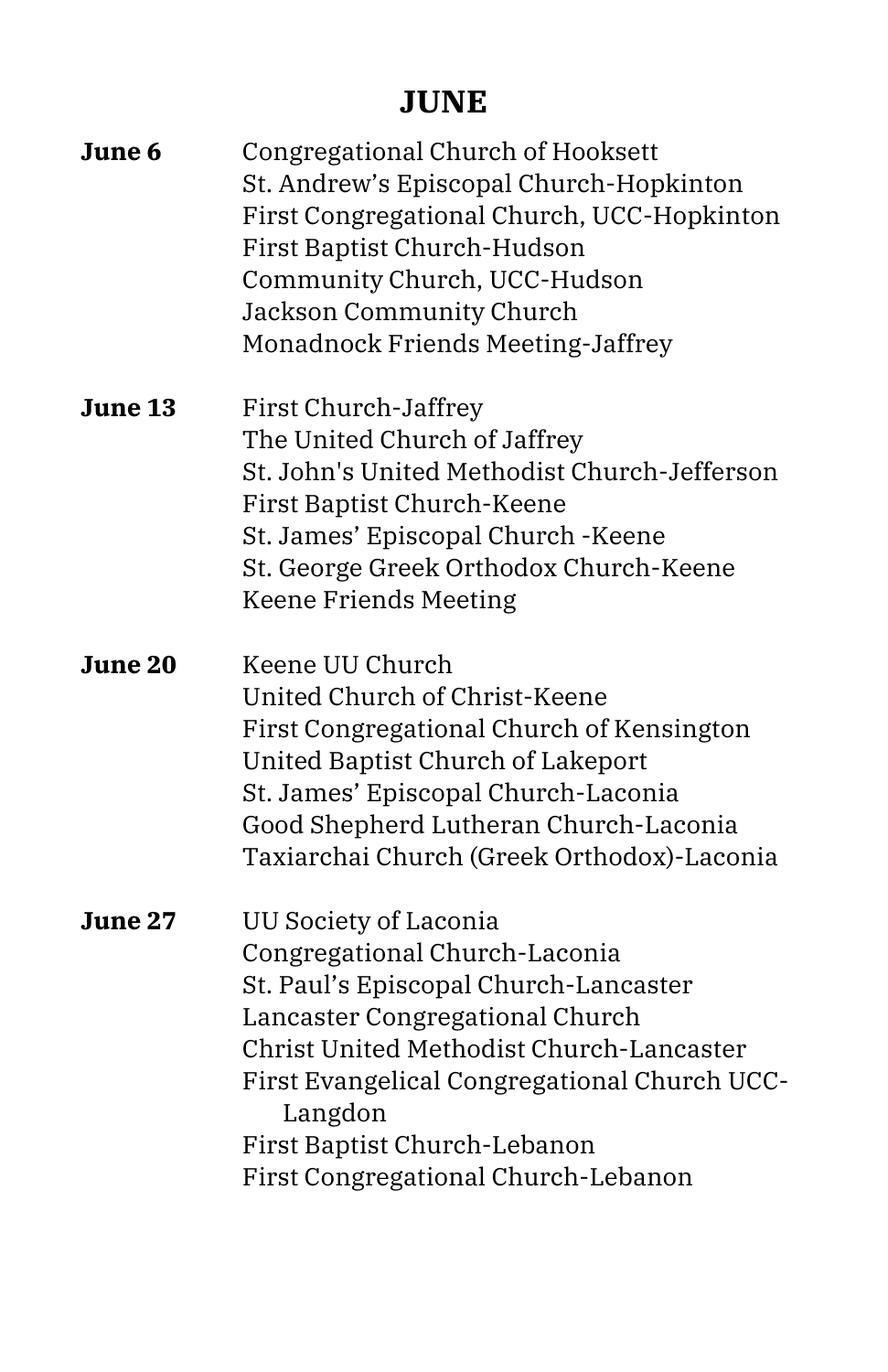# **JULY**

| July 4  | Lebanon United Methodist Church<br>Lee Church Congregational<br>Loon Mountain Ministry-Lincoln<br>Episcopal Church of the Epiphany -Lisbon<br>The Shared Ministry-Lisbon<br>Litchfield Community Church Presbyterian<br>All Saints' Episcopal Church-Littleton                                                                                                 |
|---------|----------------------------------------------------------------------------------------------------------------------------------------------------------------------------------------------------------------------------------------------------------------------------------------------------------------------------------------------------------------|
| July 11 | North Country Unitarian Universalist Society-<br>Littleton<br>First Congregational Church, UCC-Littleton<br>First United Methodist Church-Littleton<br>Lochmere Free Baptist Church<br>St. Peter's Episcopal Church-Londonderry<br>Londonderry Presbyterian Church<br>Londonderry United Methodist Church                                                      |
| July 18 | Loudon Center Freewill Baptist Church<br>Lyme Congregational Church<br>First Baptist Church of Lyme<br>United Church of Lyndeborough (ABC-UCC)<br>Madbury United Church of Christ<br>Maranatha Indonesian United Church of<br>Christ-Madbury<br>The Madison Church                                                                                             |
| July 25 | First Baptist Church-Manchester<br>French Speaking Baptist Church-Manchester<br>Primera Iglesia Bautista Hispana-Manchester<br>Grace Episcopal Church-Manchester<br>St. Andrew's Episcopal Church-Manchester<br>Gethsemane Lutheran Church-Manchester<br>Assumption Greek Orthodox Church-<br>Manchester<br>St. George Greek Orthodox Cathedral-<br>Manchester |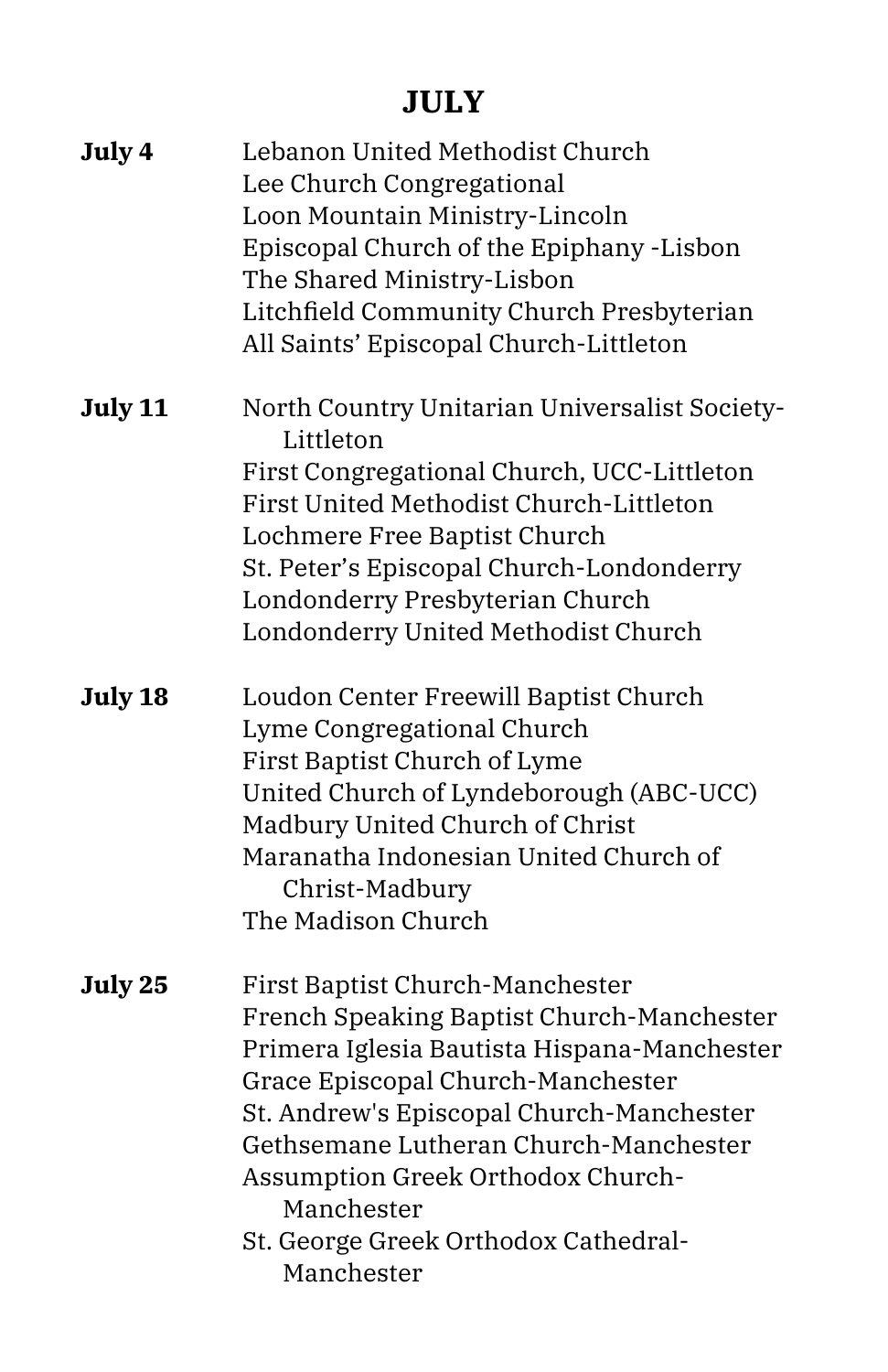# **AUGUST**

| <b>August 1</b>  | St. Nicholas Greek Orthodox Church-<br>Manchester<br>Manchester First Presbyterian Church<br>Unitarian Universalist Church of Manchester<br>First Congregational Church-Manchester<br>First United Methodist Church-Manchester<br>St. Paul United Methodist Church-Manchester<br>Bethany Chapel Community Church-<br>Manchester |
|------------------|---------------------------------------------------------------------------------------------------------------------------------------------------------------------------------------------------------------------------------------------------------------------------------------------------------------------------------|
| <b>August 8</b>  | Brookside Congregational Church, UCC-<br>Manchester<br><b>Federated Church of Marlborough</b><br>Marlow United Methodist Chuch<br>The Mason Congregational Church, UCC<br>Melvin Village Community Church<br>Meredith Center Free Will Baptist Church<br>Trinity Episcopal Church-Meredith                                      |
| <b>August 15</b> | First Congregational Church-Meredith<br>Meriden Congregational Church<br>Faith Episcopal Church-Merrimack<br>St. James United Methodist Church-Merrimack<br>Bridge Community Church-Milford<br>Episcopal Church of Our Saviour -Milford<br>Unitarian Universalist Congregation-Milford                                          |
| <b>August 22</b> | First Congregational Church-Milford<br>Milford United Methodist Church<br>Community Church of Milton (ABC-UCC)<br>Congregational Church-Mont Vernon<br>Moultonboro United Methodist Church<br>Comunidade Batista Dos Milagres-Nashua<br>First Baptist Church-Nashua                                                             |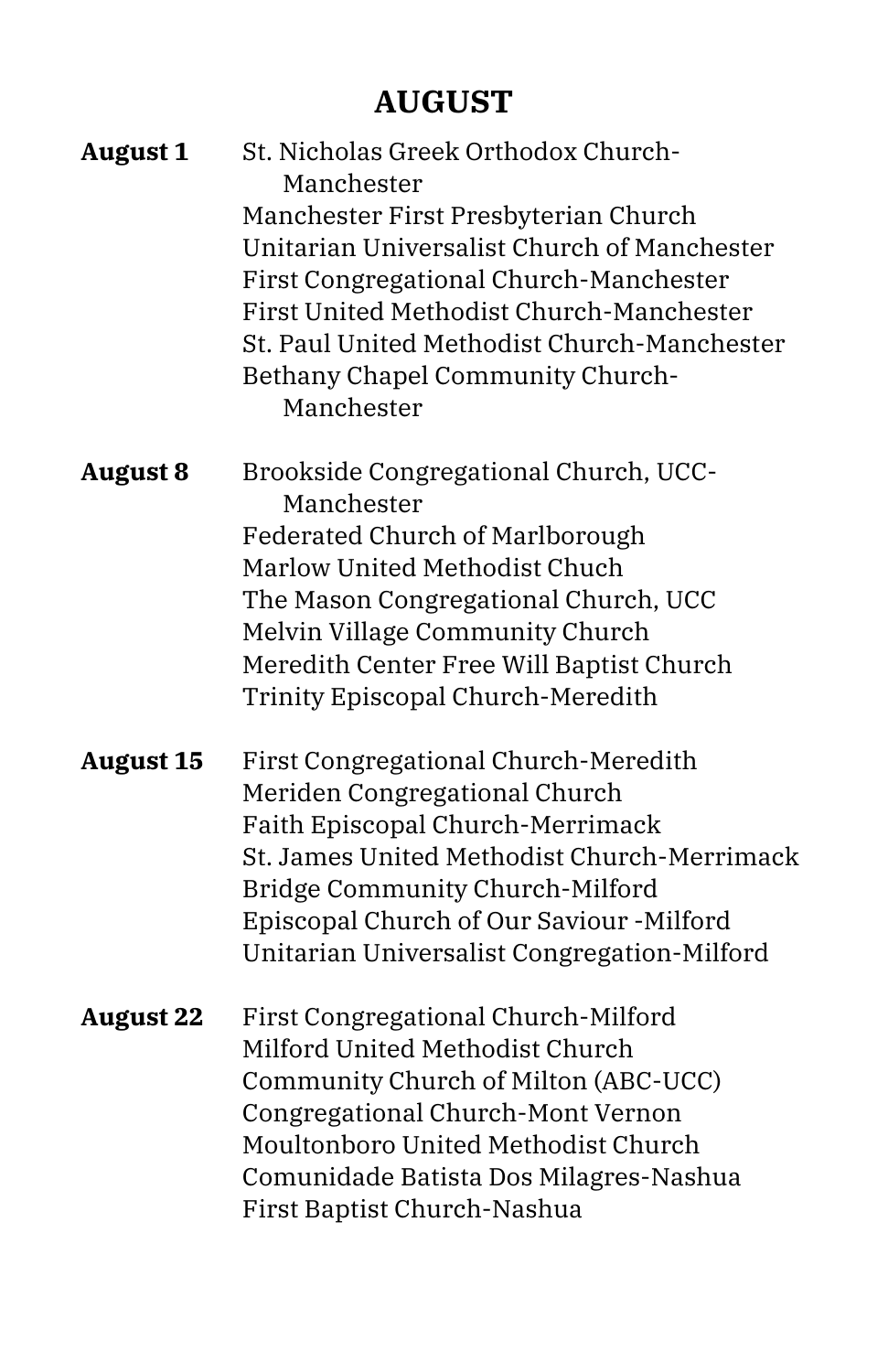**August 29** New Fellowship Baptist Church-Nashua Episcopal Church of the Good Shepherd - Nashua

> Christ the King Evangelical Lutheran Church-Nashua

St. Philip Greek Orthodox Church-Nashua Nashua Presbyterian Church

Unitarian Universalist Church of Nashua First Church of Nashua

Pilgrim Congregational Church-Nashua



*Other seed fell into good soil and brought forth grain, growing up and increasing and yielding thirty and sixty and a hundredfold.*

*Mark 4:8*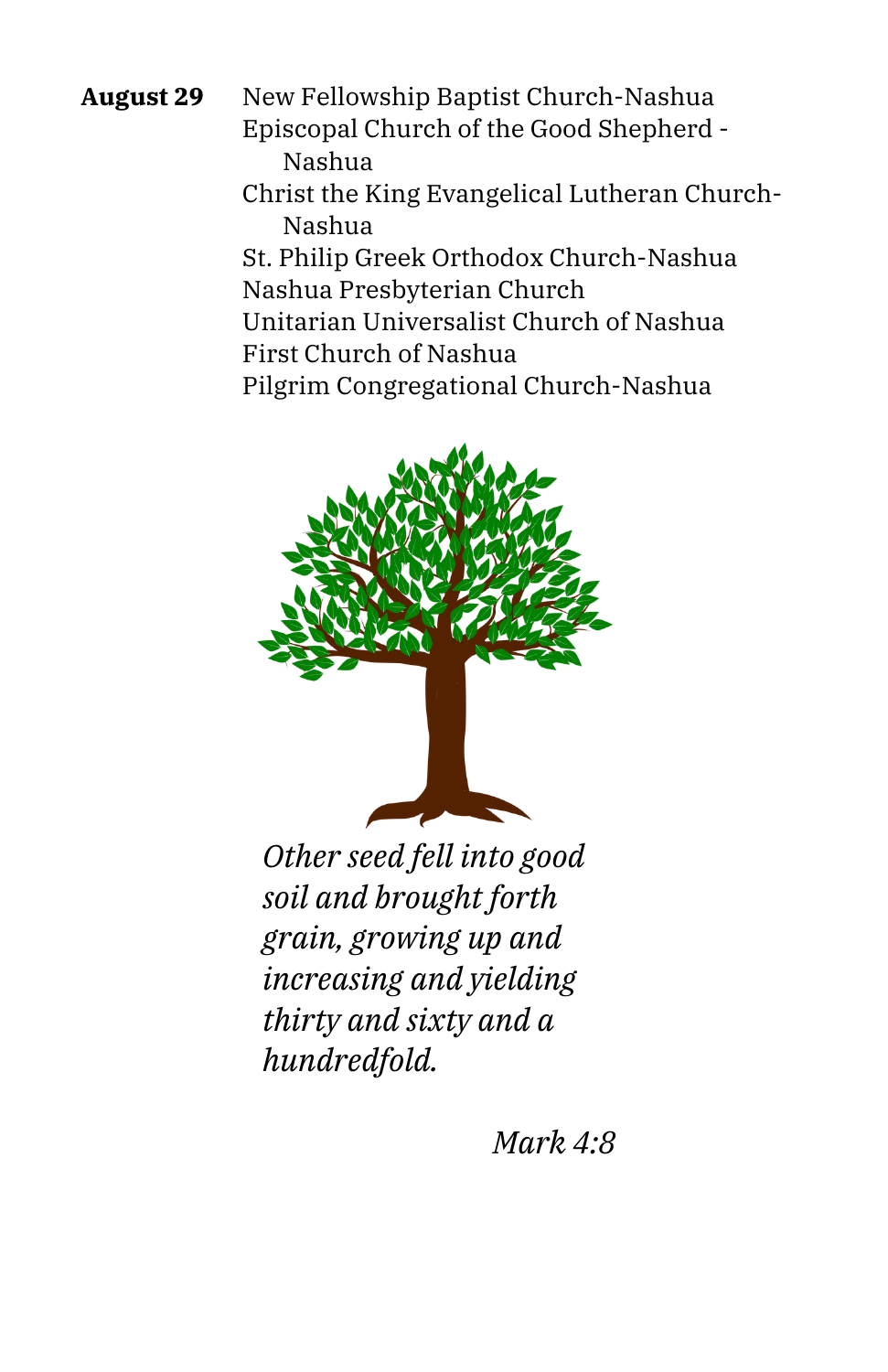#### **SEPTEMBER**

| Sept. 5         | Arlington Street United Methodist Church-<br>Nashua |
|-----------------|-----------------------------------------------------|
|                 | Main Street United Methodist Church-Nashua          |
|                 | Congregational Church-Nelson                        |
|                 | Chapel by the Lake-Nelson                           |
|                 | Community Church of New Boston                      |
|                 | The New Castle Congregational Church                |
|                 | New Hampton Community Church                        |
| <b>Sept. 12</b> | First Baptist Church-New London                     |
|                 | St. Andrew's Episcopal Church -New London           |
|                 | Kearsarge Community Church-New London               |
|                 | Kearsarge Unitarian Universalist Fellowship-        |
|                 | New London                                          |
|                 | Newfields Community Church                          |
|                 | Holy Trinity Lutheran Church-Newington              |
|                 | Immanuel Indonesian Lutheran Church-                |
|                 | Newington                                           |
| <b>Sept. 19</b> | Newington Town Church, UCC                          |
|                 | Newmarket Community Church (ABC-UCC)                |
|                 | <b>First Baptist Church-Newport</b>                 |
|                 | Episcopal Church of the Epiphany-Newport            |
|                 | St. Vasilios Greek Orthodox Church-Newport          |
|                 | First Congregational Church, Croydon-Newport        |
|                 | South Congregational Church-Newport                 |
| Sept. 26        | Newton Junction Baptist Church                      |
|                 | Christ Episcopal Church-North Conway                |
|                 | Nativity Lutheran Church-North Conway               |
|                 | First Church of Christ Congregational, UCC-         |
|                 | North Conway                                        |
|                 | The United Church of Christ of North Hampton        |
|                 | North Salem United Methodist Church                 |
|                 | North Sandwich Friends Meeting                      |
|                 | First Baptist Church-North Stratford                |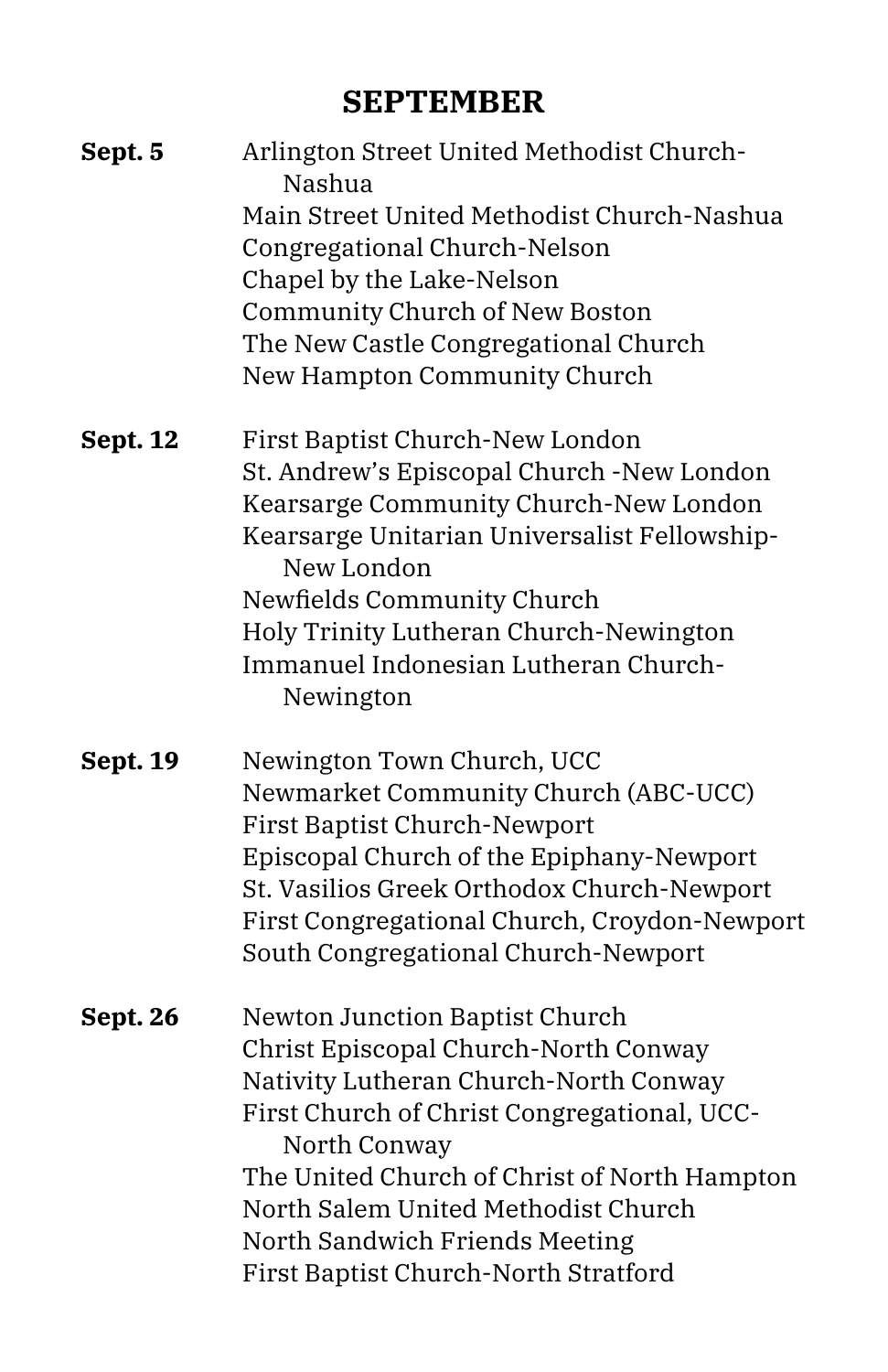### **OCTOBER**

| October 3  | Episcopal Church of the Messiah-North<br>Woodstock<br>Northwood Congregational Church, UCC<br>Nottingham Community Church Unitarian<br>Universalist<br>The United Congregational Church of Orford<br>Water Village Community Church-Ossipee<br>Second Congregational Church-Ossipee<br>First Congregational Church-Pelham |
|------------|---------------------------------------------------------------------------------------------------------------------------------------------------------------------------------------------------------------------------------------------------------------------------------------------------------------------------|
| October 10 | First Congregational Church-Pembroke<br>United Church of Penacook (ABC-UCC)<br>All Saints' Episcopal Church -Peterborough<br>Peterborough Unitarian-Universalist Church<br>Union Congregational Church-Peterborough<br>Peterborough United Methodist Church<br>Bethany Congregational Church-Pike                         |
| October 17 | Farnham Memorial United Methodist Church-<br>Pittsburg<br>St. Stephen's Episcopal Church-Pittsfield<br>First Congregational Church-Pittsfield<br>Plainfield Community Baptist Church<br><b>First Baptist Church-Plaistow</b><br>Episcopal Church of the Holy Spirit-Plymouth<br>Starr King UU Fellowship-Plymouth         |
| October 24 | Plymouth Congregational UCC<br>Middle Street Baptist Church-Portsmouth<br>New Hope Baptist Church-Portsmouth<br>Christ Episcopal Church-Portsmouth<br>St. John's Episcopal Church-Portsmouth<br>St. Nicholas Greek Orthodox Church-<br>Portsmouth<br>UU Church Portsmouth-South Church                                    |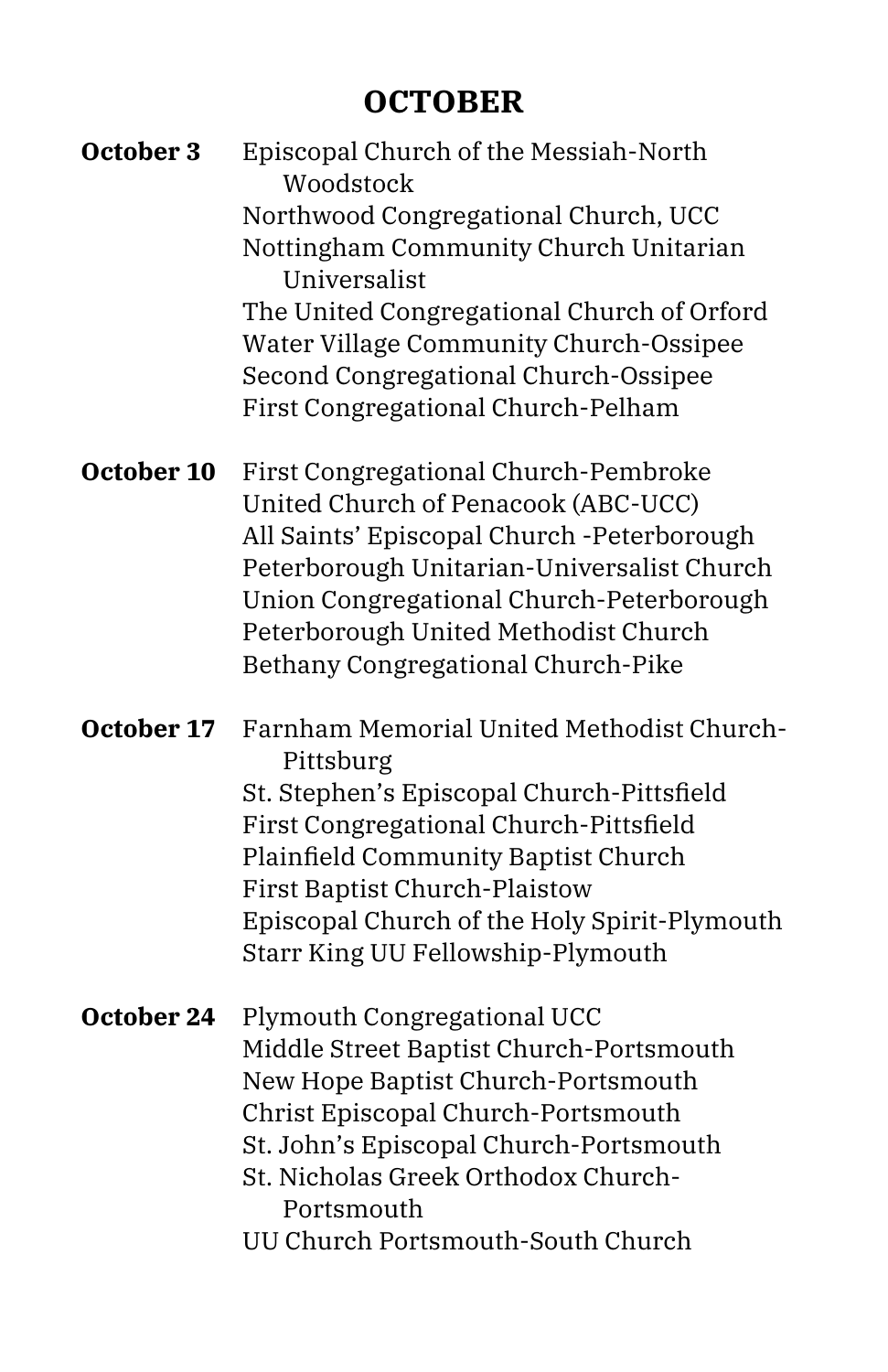**October 31** North Church of Portsmouth, UCC First United Methodist Church-Portsmouth Raymond United Methodist Church Advent Evangelical Lutheran Church-Rindge First United Church of Christ-Rindge Second Baptist Church-Rochester Marturia Presbyterian Church-Rochester First Church Congregational-Rochester



*And a harvest of righteousness is sown in peace for those who make peace.*

*James 3:18*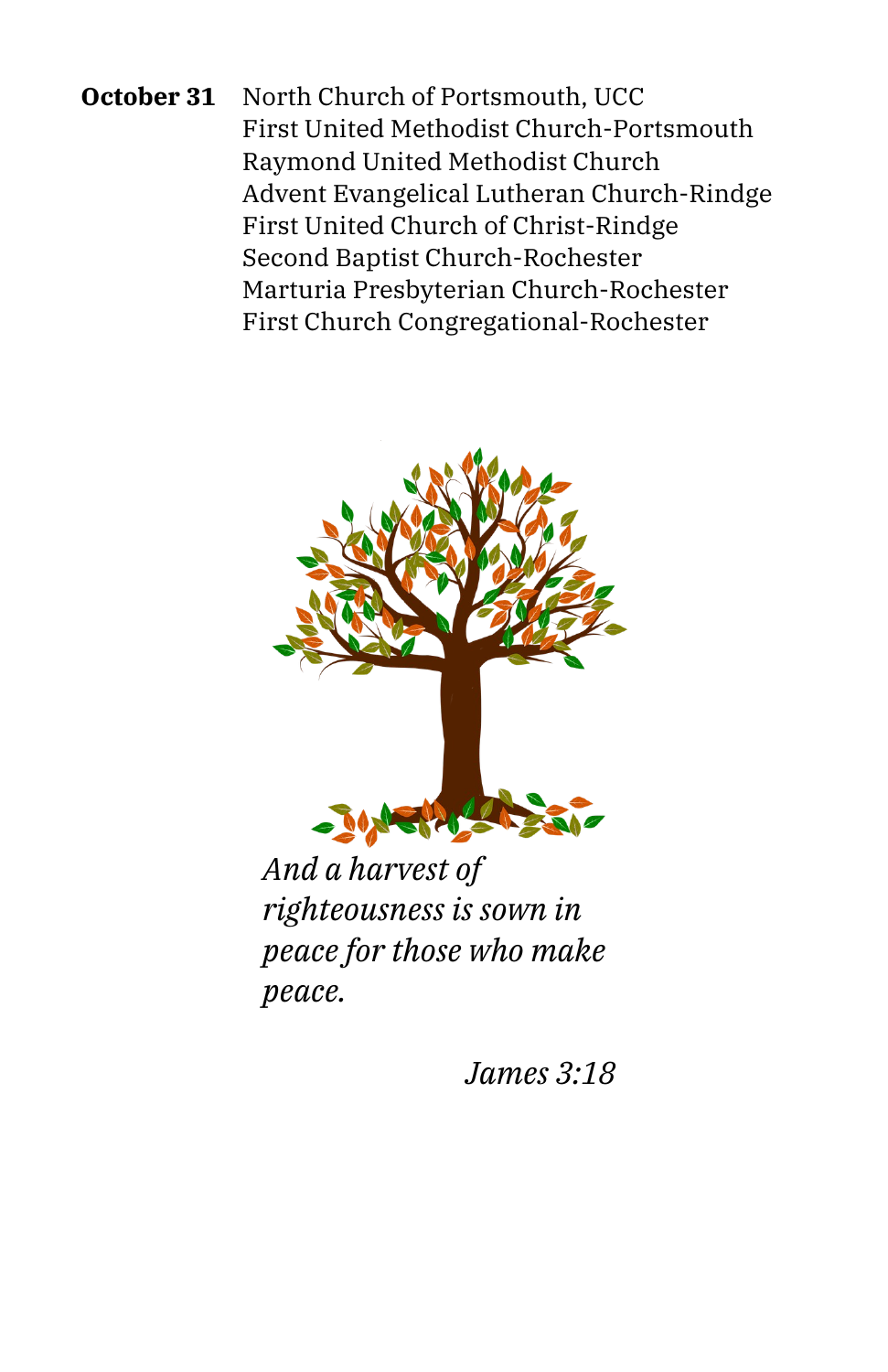#### **NOVEMBER**

|                | November 7 First United Methodist Church-Rochester<br>Centerpoint Community Church-Salem<br>St. David's Episcopal Church - Salem<br>Triumphant Cross Lutheran Church-Salem<br>Ararat Armenian Congregational Church-<br>Salem<br>First Congregational Church of Salem<br>Pleasant Street United Methodist Church-<br>Salem      |
|----------------|---------------------------------------------------------------------------------------------------------------------------------------------------------------------------------------------------------------------------------------------------------------------------------------------------------------------------------|
| <b>Nov. 14</b> | Congregational Community Church-Salisbury<br>First Baptist Church-Sanbornton<br>Mountain View Church-Sanbornton<br>Sanbornton Congregational, UCC<br>Episcopal Church of St. John-Sanbornville<br>Sanbornville United Methodist Church                                                                                          |
| <b>Nov.21</b>  | St. Matthew's United Methodist Church<br>& Rock Church-Sandown<br>Trinity United Church (ABC-UCC)-Seabrook<br>Assumption Greek Orthodox Church-<br>Somersworth<br>First Parish UCC-Somersworth<br>South Danbury Christian Church<br>South Hampton Baptist Church<br>South Newbury Union Church, UCC                             |
| <b>Nov. 28</b> | Bow Lake Free Will Baptist Church-Strafford<br><b>Stratham Community Church</b><br>United Congregational Church-Sullivan<br>Suncook United Methodist Church<br>First Freewill Baptist Church-Sutton<br>First Congregational Church-Swanzey<br>St. Andrew's Episcopal Church-Tamworth<br>UU Fellowship of Eastern Slope-Tamworth |